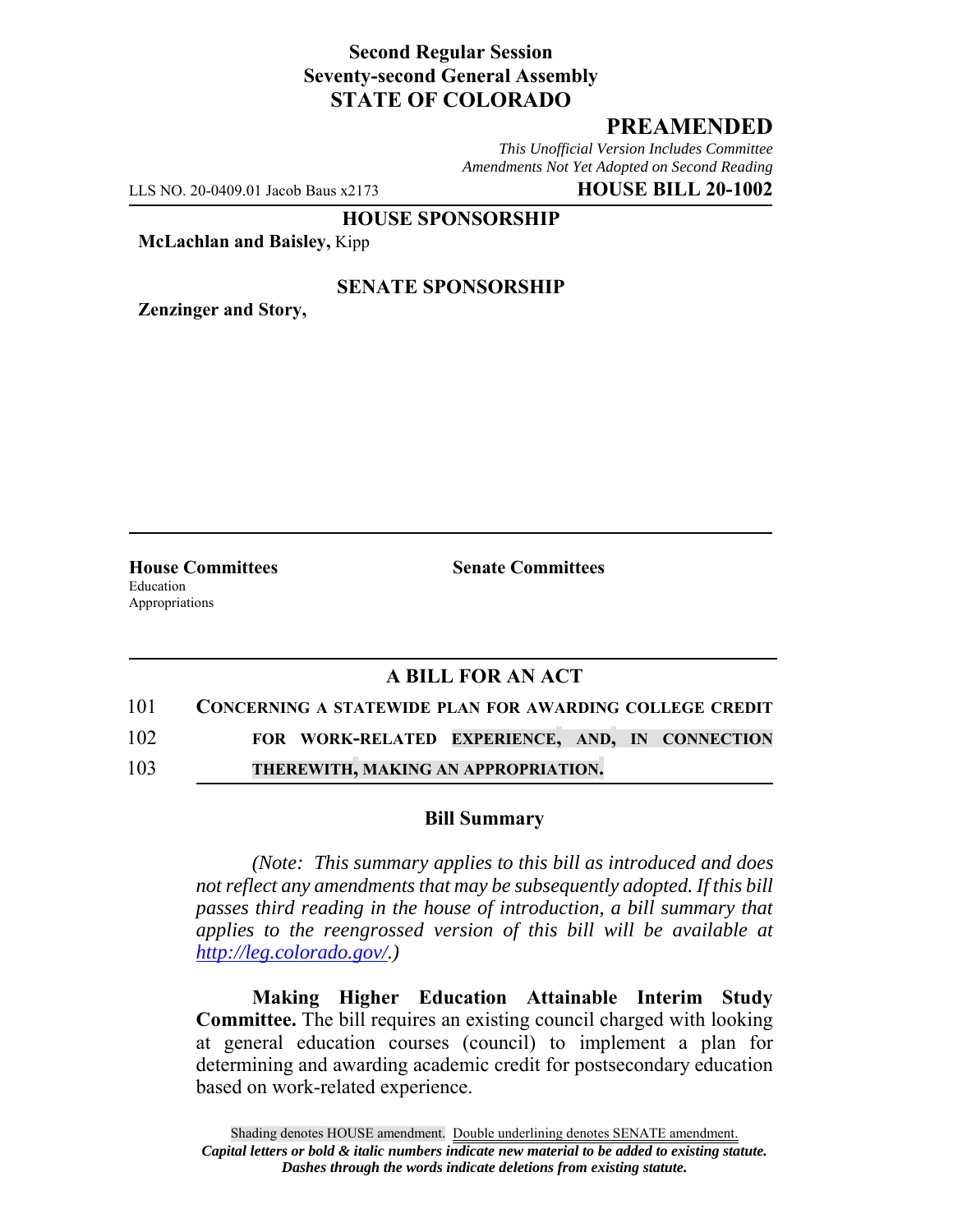Furthermore, state institutions of higher education (institutions) are required to evaluate student learning from work-related experience and award appropriate academic credit for the experience. Also, institutions shall accept and transfer academic credit awarded for work-related experience as courses with guaranteed-transfer designation, unless the council creates a plan concerning awarding and transferring academic credit for work-related experience for courses with guaranteed-transfer designation.

*Be it enacted by the General Assembly of the State of Colorado:*

 **SECTION 1. Legislative declaration.** (1) The general assembly hereby finds and declares that:

 (a) In addition to the student rights pursuant to section 23-1-125 (1)(a), (1)(c), and (1)(d), Colorado Revised Statutes, students need additional rights for their work-related experience to be evaluated fairly for application toward a postsecondary credential;

 (b) To ensure the economic vitality of Colorado, every industry needs access to a skilled workforce, every Coloradan needs access to meaningful employment, and institutions of higher education must maintain the ability to enroll qualified students and produce high-quality credentials of value;

 (c) During the 2016-17 and 2017-18 academic years, high school 14 students earned nine thousand industry credentials related to high-demand jobs and industries in Colorado. These industry credentials should be evaluated for potential application toward a postsecondary credential with transferability among two-year and four-year institutions.

 (d) The commission on higher education, in collaboration with representatives from institutions of higher education, must develop a plan to align work-related experience with academic credit that counts toward a student's postsecondary education credential;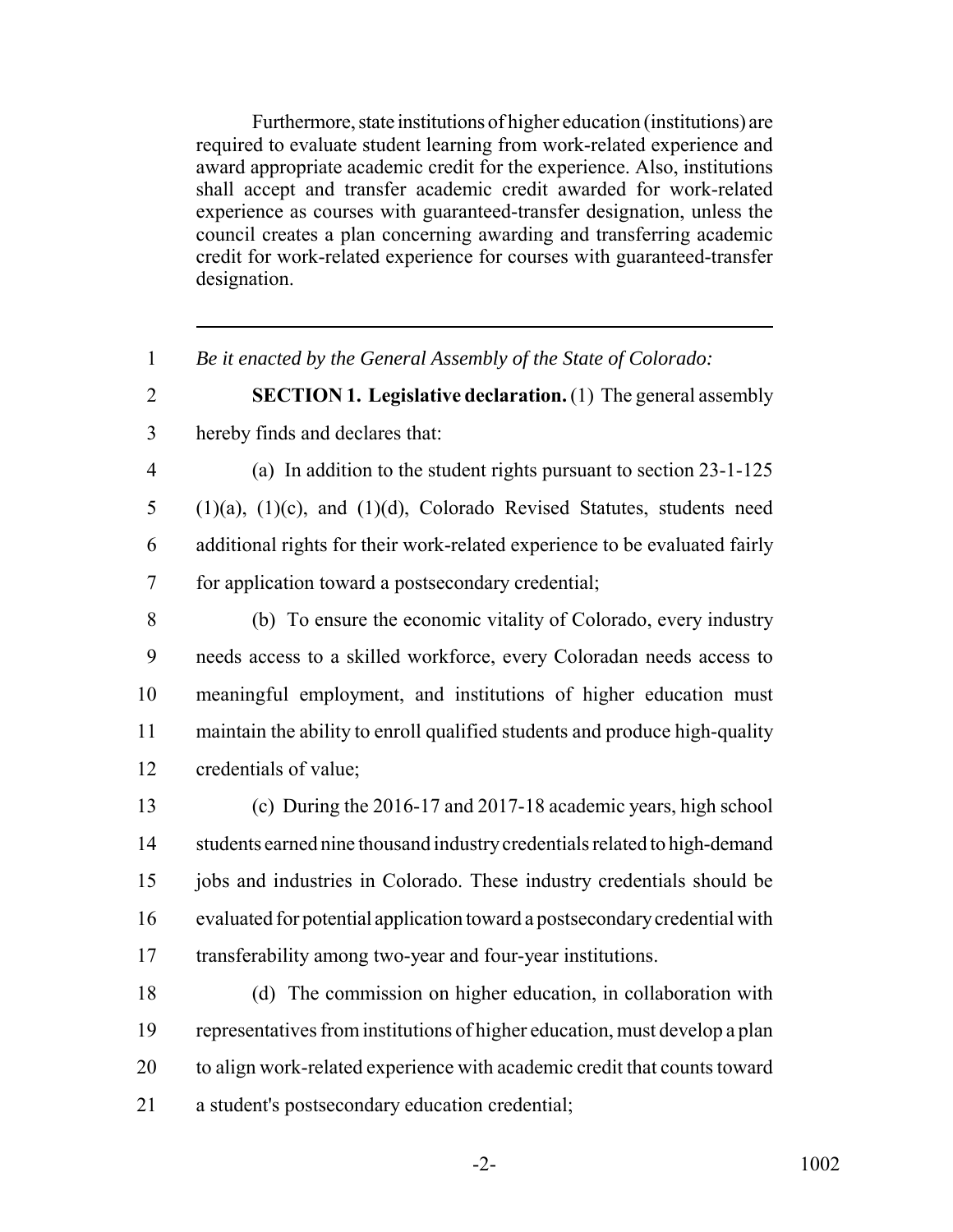(e) The plan must be open, transparent, and credible so students can progress more efficiently along pathways into postsecondary education and the workforce;

 (f) Industry members, especially from high workforce demand and growing industries with critical occupations and top jobs that are identified in the Colorado talent pipeline report, are important stakeholders in this process to ensure Colorado's higher education system is responsive to students and to the changing economy; and

 (g) Through this work, the general assembly ensures additional pathways to career and financial success for Colorado students and workers and reduced costs to students through less time required to earn a degree.

 **SECTION 2.** In Colorado Revised Statutes, **add** 23-5-145.5 as follows:

 **23-5-145.5. Credit for work-related experience - plan - report - definitions - repeal.** (1) AS USED IN THIS SECTION, UNLESS THE CONTEXT OTHERWISE REQUIRES:

 (a) "COMMISSION ON HIGHER EDUCATION" OR "COMMISSION" HAS THE SAME MEANING SET FORTH IN SECTION 23-1-101.1 (1).

21 (b) "COUNCIL" MEANS THE COUNCIL CREATED AND EXISTING PURSUANT TO SECTION 23-1-108.5, CONVENED BY THE COMMISSION ON **HIGHER EDUCATION.** 

 (c) "GUARANTEED-TRANSFER PATHWAYS" OR "GT PATHWAYS" MEANS THE STATEWIDE ARTICULATION MATRIX SYSTEM OF COMMON COURSE NUMBERING FOR GENERAL EDUCATION COURSES DESCRIBED IN SECTION 23-1-108.5 (3)(c).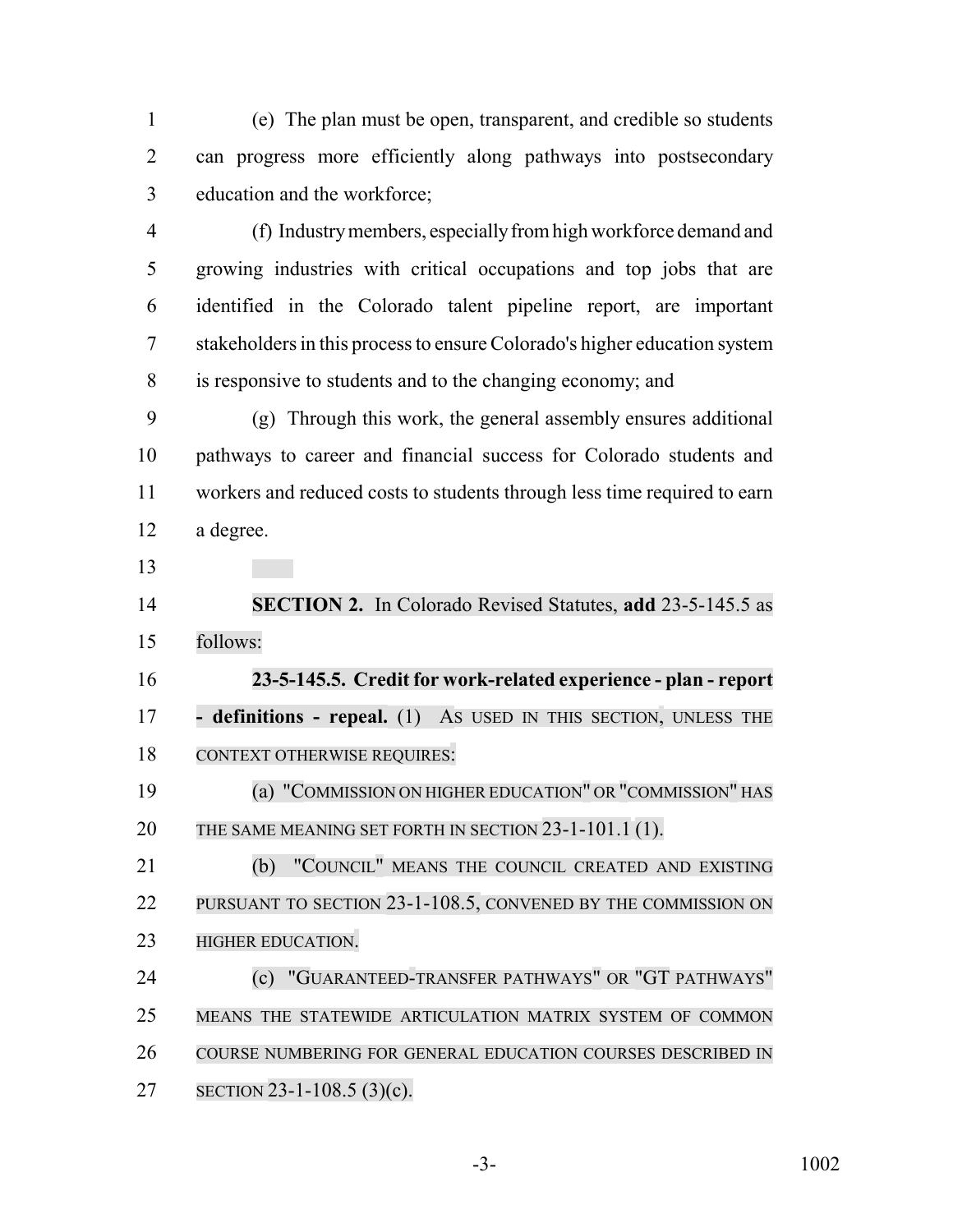1 (d) "STATE INSTITUTION OF HIGHER EDUCATION" OR "INSTITUTION" 2 HAS THE SAME MEANING SET FORTH IN SECTION 23-1-135 (2).

 (e) "STATEWIDE DEGREE TRANSFER AGREEMENT" MEANS A STATEWIDE DEGREE TRANSFER AGREEMENT DESCRIBED IN SECTION 23-1-108 (7).

 (f) "WORK-RELATED EXPERIENCE" MEANS ANY EXPERIENCE ACQUIRED WITHIN THE PAST TEN YEARS THROUGH PAID OR UNPAID EMPLOYMENT, INCLUDING BUT NOT LIMITED TO SELF-EMPLOYMENT, AN INTERNSHIP, A RESIDENCY, A PRE-APPRENTICESHIP PROGRAM, OR AN APPRENTICESHIP PROGRAM THAT MAY LEAD TO OR RESULT IN A BUSINESS CREDENTIAL, AN INDUSTRY CREDENTIAL, A TECHNICAL CERTIFICATE, OR A PROFESSIONAL LICENSE.

 (2) (a) ON OR BEFORE JULY 1, 2020, THE COMMISSION, IN CONSULTATION WITH ALL STATE INSTITUTIONS OF HIGHER EDUCATION, SHALL DEVELOP A PROCESS FOR STUDENTS TO RECEIVE CREDIT FOR ANY COURSE IN THE UNDERGRADUATE CURRICULUM THROUGH SUCCESSFUL COMPLETION OF A PORTFOLIO ASSESSMENT, INDIVIDUAL ASSESSMENT, EXAMINATION, OR ANY COMBINATION THEREOF THAT IS APPROPRIATE TO THE LEARNING OUTCOMES OF THE COURSE.

 (b) BEGINNING IN THE 2020-21 ACADEMIC YEAR, EACH INSTITUTION SHALL GRANT FULL COURSE CREDIT TO A STUDENT FOR A COURSE THAT THE STUDENT SUCCESSFULLY COMPLETED THROUGH THE REQUIRED PORTFOLIO ASSESSMENT, INDIVIDUAL ASSESSMENT, EXAMINATION, OR ANY COMBINATION THEREOF FREE OF TUITION. ANY COURSE CREDIT GRANTED PURSUANT TO THIS SUBSECTION (2) MUST BE TRANSFERABLE TO ANOTHER INSTITUTION PURSUANT TO COMMISSION POLICY REGARDING GT PATHWAYS OR A STATEWIDE DEGREE TRANSFER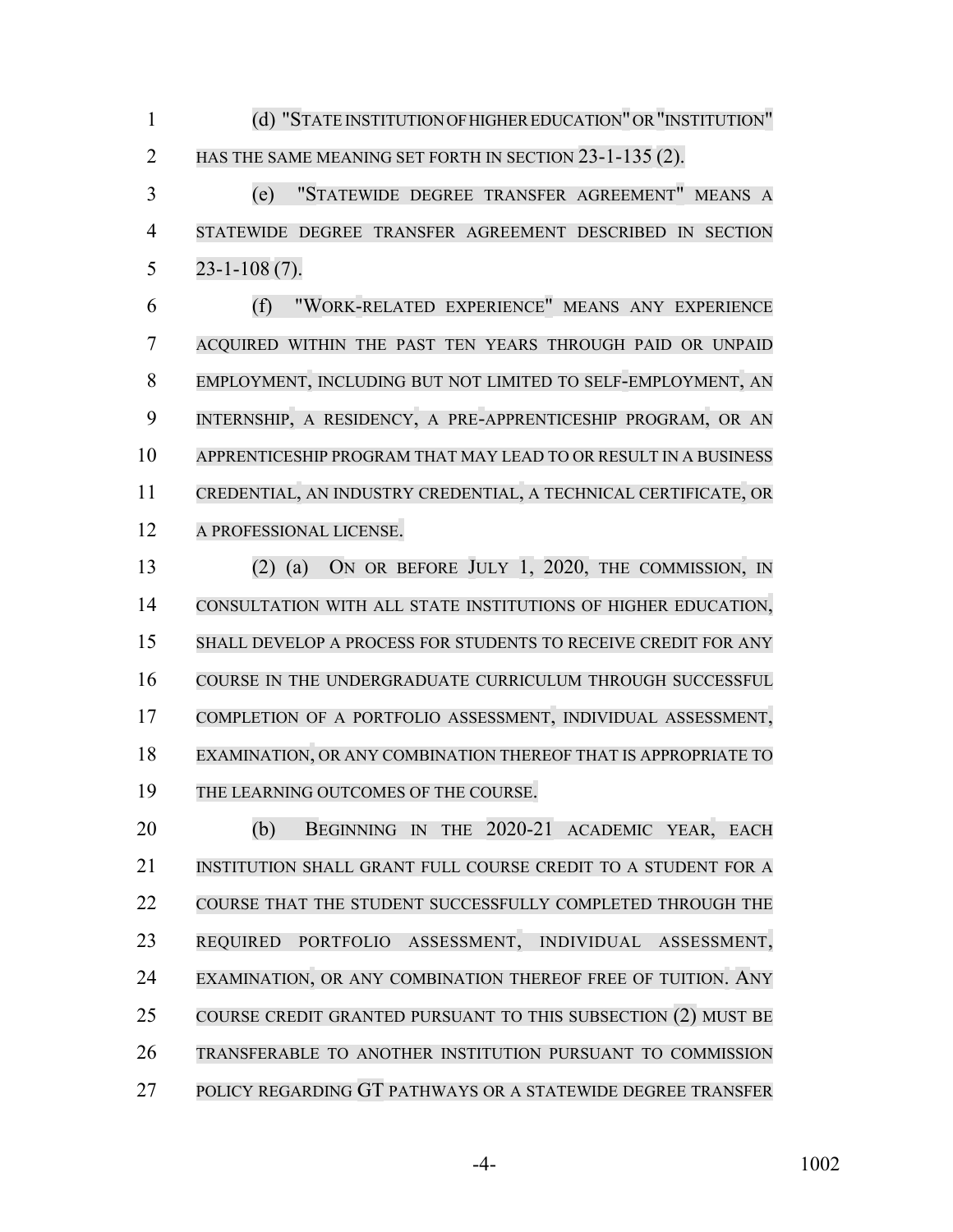AGREEMENT.

| $\overline{2}$ | (c)<br>AN INSTITUTION MAY ESTABLISH AND CHARGE A FEE TO A                    |
|----------------|------------------------------------------------------------------------------|
| 3              | ADMINISTER A PORTFOLIO ASSESSMENT, INDIVIDUAL<br><b>TO</b><br><b>STUDENT</b> |
| $\overline{4}$ | ASSESSMENT, EXAMINATION, OR ANY COMBINATION THEREOF. A FEE MUST              |
| 5              | BE TRANSPARENT AND REFLECT THE ACTUAL COST TO ADMINISTER A                   |
| 6              | PORTFOLIO ASSESSMENT, INDIVIDUAL ASSESSMENT, EXAMINATION, OR ANY             |
| 7              | COMBINATION THEREOF, INCLUDING FACULTY OR STAFF TIME AND                     |
| 8              | RESOURCES, AND ANY APPROPRIATELY AMORTIZED INFRASTRUCTURE                    |
| 9              | COST.                                                                        |
| 10             | (d) ON OR BEFORE JULY 1, 2021, AND ON OR BEFORE EACH JULY 1                  |
| 11             | THEREAFTER, EACH INSTITUTION SHALL REPORT TO THE COMMISSION                  |
| 12             | REGARDING THE IMPLEMENTATION OF THIS SUBSECTION (2). THE REPORT              |
| 13             | MUST INCLUDE, AT A MINIMUM:                                                  |
| 14             | THE NUMBER OF STUDENTS WHO WERE AWARDED CREDIT AND<br>(I)                    |
| 15             | TRANSFERRED CREDIT PURSUANT TO THIS SUBSECTION (2);                          |
| 16             | (II) DATA REGARDING THE AGE AND DEMOGRAPHICS OF STUDENTS                     |
| 17             | WHO WERE AWARDED CREDIT AND TRANSFERRED CREDIT TO OR FROM THE                |
| 18             | INSTITUTION PURSUANT TO THIS SUBSECTION (2); AND                             |
| 19             | (III) THE FEE ESTABLISHED AND CHARGED BY THE INSTITUTION, IF                 |
| 20             | ANY, TO ADMINISTER A PORTFOLIO ASSESSMENT, INDIVIDUAL ASSESSMENT,            |
| 21             | EXAMINATION, OR ANY COMBINATION THEREOF PURSUANT TO THIS                     |
| 22             | SUBSECTION $(2)$ .                                                           |
| 23             | ON OR BEFORE JANUARY 1, 2022, THE COUNCIL, IN<br>(3)                         |
| 24             | COLLABORATION WITH THE COMMISSION, SHALL CREATE, ADOPT, AND                  |
| 25             | IMPLEMENT A PLAN, REFERRED TO IN THIS SECTION AS THE "PLAN", TO              |
| 26             | <b>GT</b><br>POSTSECONDARY ACADEMIC CREDIT FOR COURSES IN<br><b>AWARD</b>    |
| 27             | PATHWAYS OR A STATEWIDE DEGREE TRANSFER AGREEMENT FOR                        |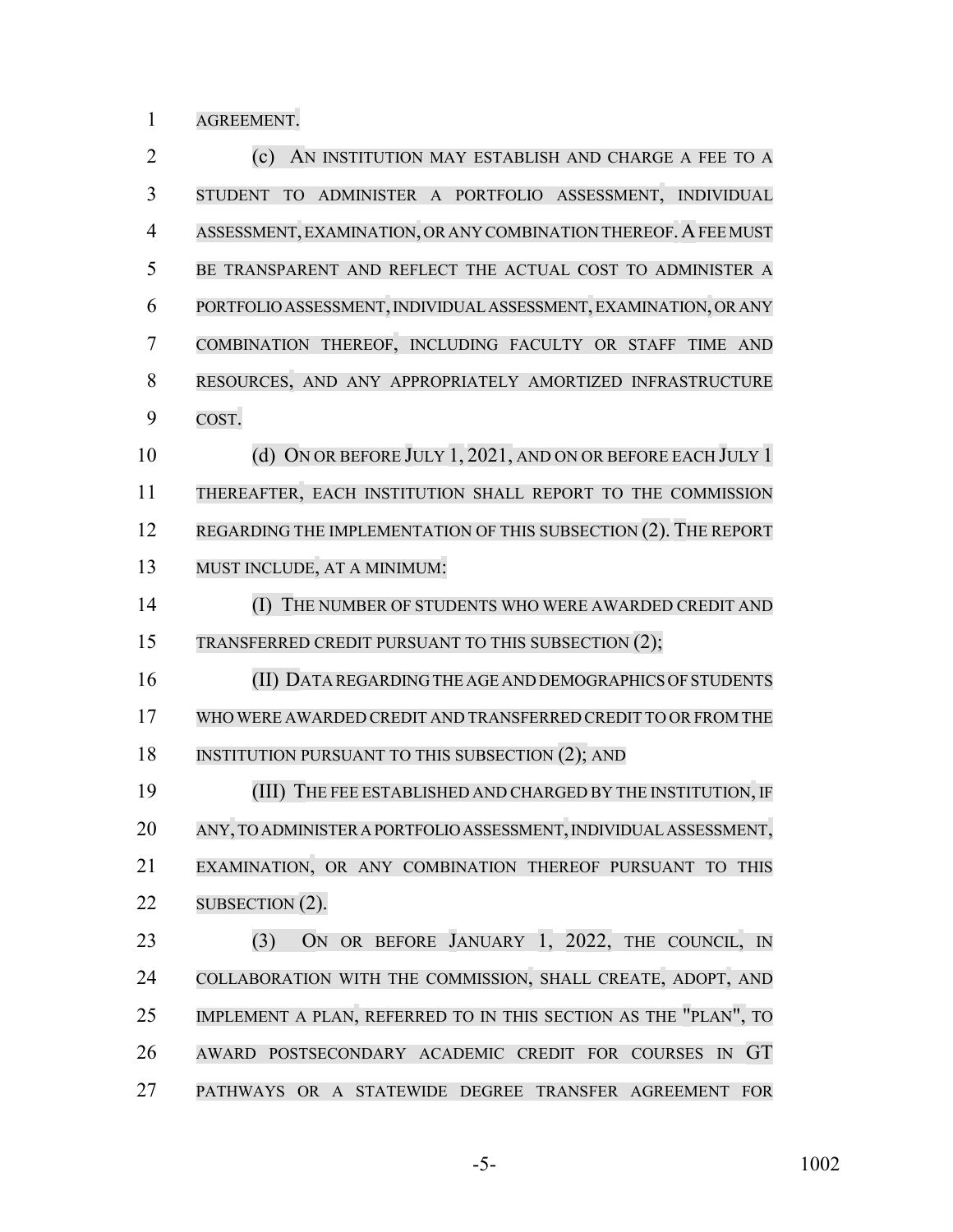LEARNING DEMONSTRATED FROM WORK-RELATED EXPERIENCE. IN CREATING THE PLAN, PRIORITY MAY BE GIVEN TO WORK-RELATED EXPERIENCE THAT IS RESPONSIVE TO WORKFORCE DEMANDS AND GROWING INDUSTRIES IDENTIFIED BY THE MOST RECENT COLORADO TALENT PIPELINE REPORT PREPARED PURSUANT TO SECTION 24-46.3-103 OR IDENTIFIED IN CONSULTATION WITH THE COLORADO WORK FORCE DEVELOPMENT COUNCIL IN SECTION 24-46.3-101.

8 (4) THE PLAN MUST INCLUDE:

 (a) A PROCESS FOR ASSESSING AND ALIGNING WORK-RELATED EXPERIENCE TO THE KNOWLEDGE AND COMPETENCIES REQUIRED FOR AWARDING POSTSECONDARY ACADEMIC CREDIT FOR COURSES IN GT PATHWAYS OR A STATEWIDE DEGREE TRANSFER AGREEMENT, WHICH CREDIT GRANTED MUST BE TRANSFERABLE TO ANOTHER INSTITUTION PURSUANT TO COMMISSION POLICY REGARDING GT PATHWAYS OR A STATEWIDE DEGREE TRANSFER AGREEMENT; AND

 (b) A PROCESS FOR EVALUATING CREDENTIALS EARNED BY A STUDENT AT AN AREA TECHNICAL COLLEGE PURSUANT TO SECTION 23-60-802 AND DETERMINING HOW POSTSECONDARY ACADEMIC CREDIT WILL TRANSFER FROM AREA TECHNICAL COLLEGES, IF APPROPRIATE, TO PUBLIC TWO-YEAR AND FOUR-YEAR STATE INSTITUTIONS OF HIGHER EDUCATION.

22 (5) THE COUNCIL, IN CREATING THE PLAN, SHALL CONSULT WITH: (a) REPRESENTATIVES OF INSTITUTIONS, INCLUDING, BUT NOT LIMITED TO, FACULTY MEMBERS AND REGISTRARS;

 (b) REPRESENTATIVES OF ORGANIZATIONS THAT REPRESENT STUDENTS IN COLORADO;

(c) REPRESENTATIVES OF THE COLORADO WORK FORCE

-6- 1002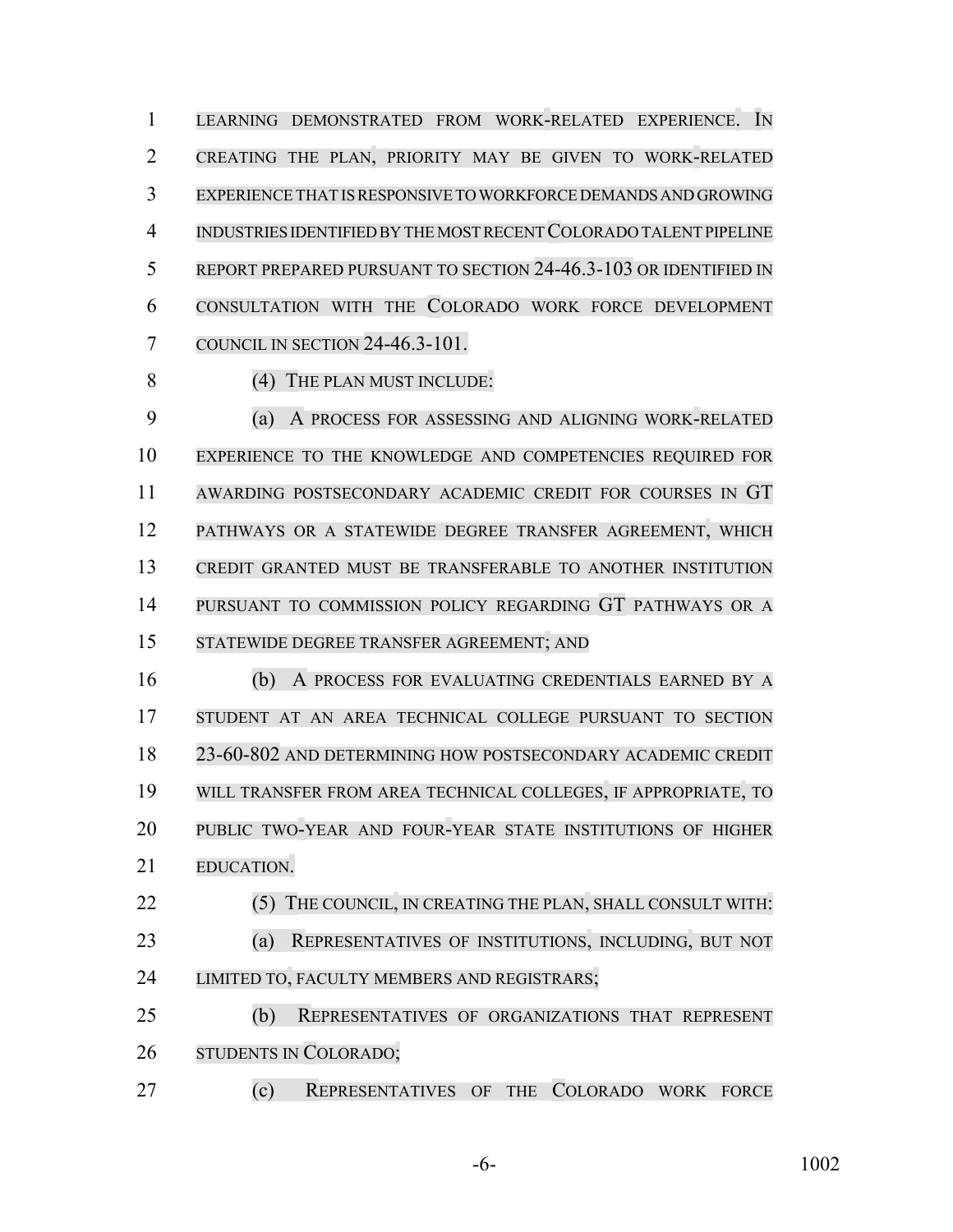DEVELOPMENT COUNCIL;

2 (d) REPRESENTATIVES OF INDUSTRIES WITH HIGH WORKFORCE DEMAND AND GROWING INDUSTRIES IDENTIFIED IN THE MOST RECENT COLORADO TALENT PIPELINE REPORT AND ORGANIZATIONS REPRESENTING THEM; AND

(e) REPRESENTATIVES SELECTED BY THE COMMISSION.

 (6) UPON COMPLETION OF THE PLAN, THE COUNCIL, IN COLLABORATION WITH THE REPRESENTATIVES DESCRIBED IN SUBSECTION (5) OF THIS SECTION, SHALL CONTINUE TO WORK TOWARD EXPANDING OPPORTUNITIES FOR AWARDING POSTSECONDARY ACADEMIC CREDIT FOR LEARNING ACQUIRED FROM WORK-RELATED EXPERIENCE NOT OTHERWISE ADDRESSED IN THIS SECTION.

13 (7) BEGINNING IN THE 2022-23 ACADEMIC YEAR, UNLESS THE PLAN 14 IS IMPLEMENTED PRIOR TO THE BEGINNING OF THE 2022-23 ACADEMIC YEAR, AN INSTITUTION SHALL ACCEPT IN AND TRANSFER WITHIN THE INSTITUTION AND TO OTHER INSTITUTIONS POSTSECONDARY ACADEMIC CREDIT AWARDED FOR WORK-RELATED EXPERIENCE FOR A COURSE THAT IS GT PATHWAYS DESIGNATED OR PART OF A STATEWIDE DEGREE TRANSFER AGREEMENT.

 (8) (a) DURING THE SECOND REGULAR SESSION OF THE SEVENTY-THIRD GENERAL ASSEMBLY IN 2022, THE DEPARTMENT OF **HIGHER EDUCATION SHALL REPORT TO THE EDUCATION COMMITTEES OF** 23 THE SENATE AND HOUSE OF REPRESENTATIVES, OR ANY SUCCESSOR 24 COMMITTEES, REGARDING THE CREATION, ADOPTION, AND IMPLEMENTATION OF THE PLAN ADOPTED PURSUANT TO THIS SECTION. 26 (b) THIS SUBSECTION (8) IS REPEALED, EFFECTIVE JULY 1, 2022.

27 (9) (a) ON OR BEFORE MARCH 1, 2024, AND ON OR BEFORE MARCH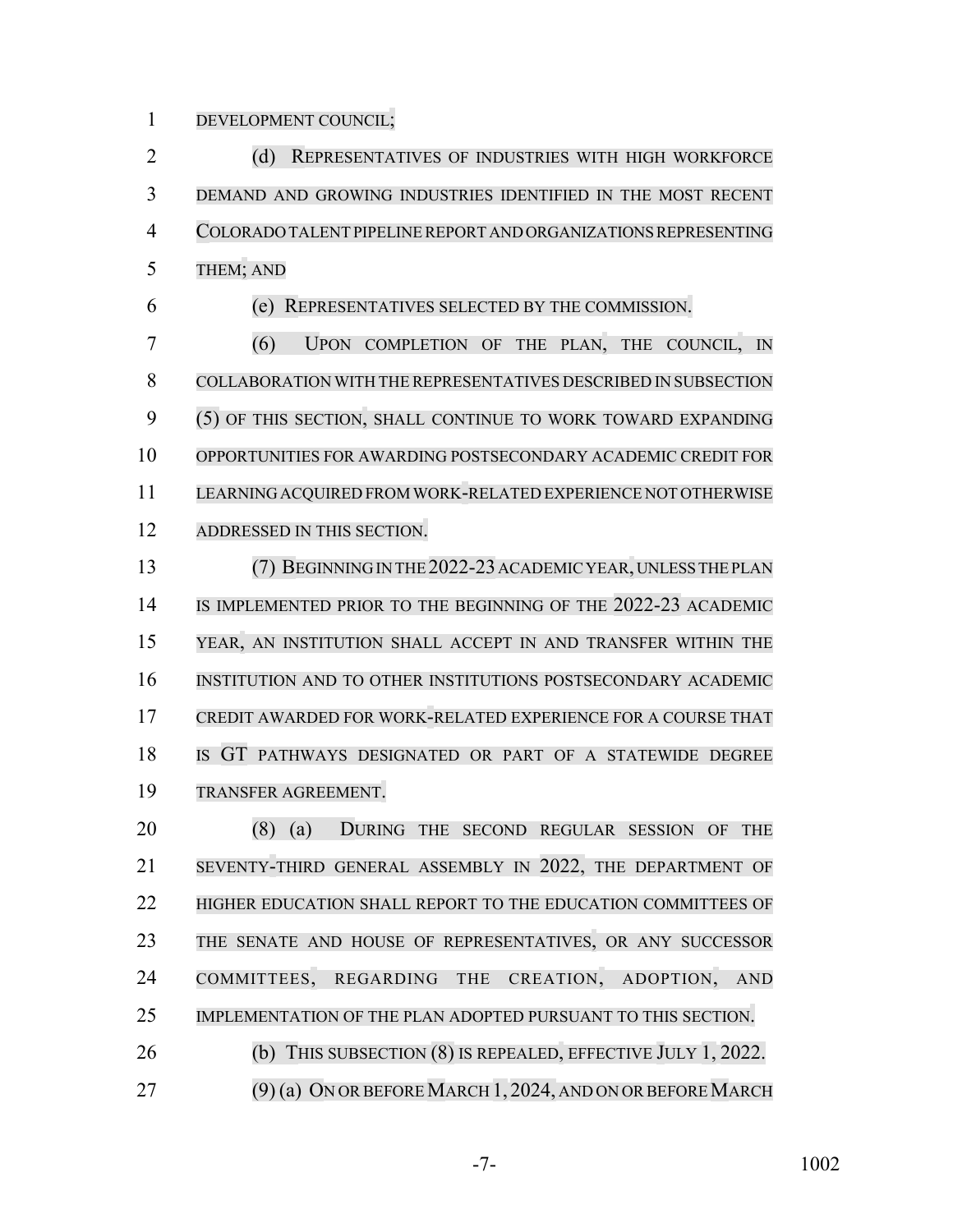| 1              | 1 OF EACH YEAR THEREAFTER, THE COUNCIL SHALL REPORT TO THE                                              |
|----------------|---------------------------------------------------------------------------------------------------------|
| $\overline{2}$ | <b>EDUCATION</b><br><b>COMMITTEES</b><br>OF<br>THE<br><b>SENATE</b><br><b>AND</b><br><b>HOUSE</b><br>OF |
| 3              | REPRESENTATIVES, OR ANY SUCCESSOR COMMITTEES, REGARDING THE                                             |
| $\overline{4}$ | CONTINUED IMPLEMENTATION OF THIS SECTION. THE REPORT MUST                                               |
| 5              | INCLUDE, AT A MINIMUM:                                                                                  |
| 6              | (I) THE NUMBER OF STUDENTS WHO WERE AWARDED CREDITS AND                                                 |
| 7              | WHO TRANSFERRED CREDITS TO OR FROM AN INSTITUTION PURSUANT TO                                           |
| 8              | THIS SECTION;                                                                                           |
| 9              | (II) DATA REGARDING THE AGE AND DEMOGRAPHICS OF STUDENTS                                                |
| 10             | WHO WERE AWARDED CREDITS AND WHO TRANSFERRED CREDITS TO OR                                              |
| 11             | FROM AN INSTITUTION PURSUANT TO THIS SECTION;                                                           |
| 12             | THE IMPLEMENTATION CHALLENGES OF THIS SECTION;<br>(III)                                                 |
| 13             | THE FEE ESTABLISHED AND CHARGED BY INSTITUTIONS, IF<br>(IV)                                             |
| 14             | ANY, TO ADMINISTER A PORTFOLIO ASSESSMENT, INDIVIDUAL ASSESSMENT,                                       |
| 15             | EXAMINATION, OR ANY COMBINATION THEREOF PURSUANT TO SUBSECTION                                          |
| 16             | (2) OF THIS SECTION;                                                                                    |
| 17             | THE DIRECT COSTS IMPOSED ON INSTITUTIONS TO IMPLEMENT                                                   |
| 18             | THIS SECTION; AND                                                                                       |
| 19             | (VI) ANY RECOMMENDED STATUTORY REVISIONS TO THIS SECTION.                                               |
| 20             | NOTWITHSTANDING THE PROVISIONS OF SECTION 24-1-136<br>(b)                                               |
| 21             | $(11)(a)(I)$ , THE REPORTING REQUIREMENT PURSUANT TO THIS SUBSECTION                                    |
| 22             | (9) CONTINUES UNTIL THE REPEAL OF THIS SUBSECTION (9).                                                  |
| 23             | (c) THIS SUBSECTION $(9)$ IS REPEALED, EFFECTIVE JULY 1, 2029.                                          |
| 24             | <b>SECTION 3.</b> In Colorado Revised Statutes, 23-1-125, add (4.7)                                     |
| 25             | as follows:                                                                                             |
| 26             | 23-1-125. Commission directive - student bill of rights - degree                                        |
| $27\,$         | requirements - implementation of core courses - competency test -                                       |